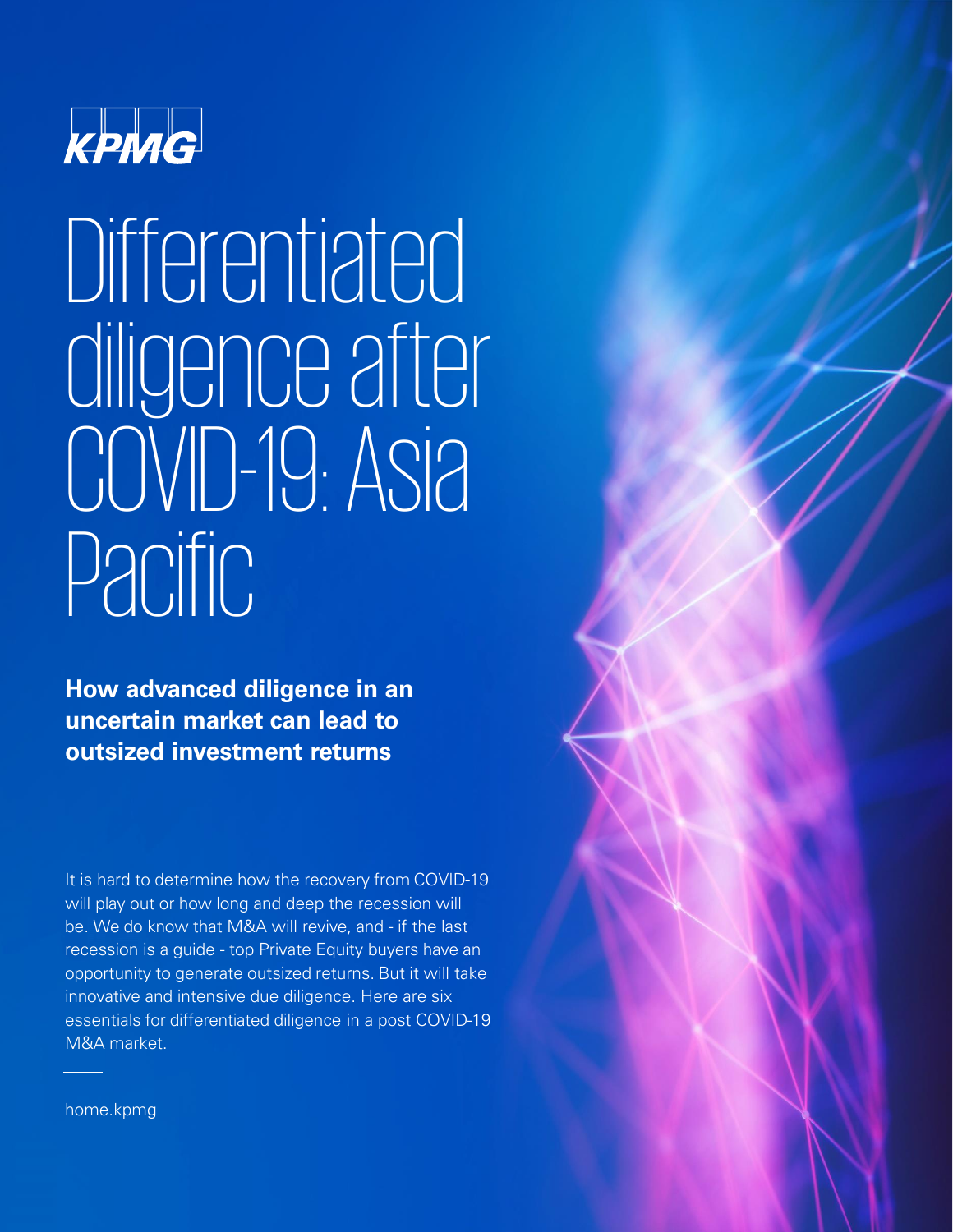# Introduction

COVID-19 brought much of the global economy to a halt, drastically reducing revenues, wiping out profits, and setting off a scramble to shore up liquidity. Private equity investment teams have pivoted away from M&A to focus on stabilizing their portfolio companies and preparing them for an impending recession.

But the shutdown is beginning to loosen and PE players will start assessing the landscape again, hoping for the kinds of returns that the smartest investors realized by placing bets early in the recovery from the 2008-09 recession.

As before, when M&A restarts, the choices are likely to be limited and most assets will be troubled - nobody wants to sell at the bottom if they don't have to.

This is why using sophisticated data analytics and probing beyond standard metrics of value - differentiated due diligence - is more important than ever. Even when the M&A market was at its cyclical peak, it was clear that the traditional tools used by many due diligence teams were no longer adequate. To identify value - and justify heady multiples - smart buyers knew that they had to get behind the numbers, develop original market insights, and understand the strengths and weaknesses of a target's operating model.

In this paper, we share six essential tactics for successful due diligence and value creation in a post COVID-19 world. Using these approaches, PE investors may have a better chance of finding true value in the assets that will come to market in the next year or two and capturing the outsized returns that top-performing funds reaped coming out of the last recession.



**Andrew Thompson** Head of Private Equity KPMG Asia Pacific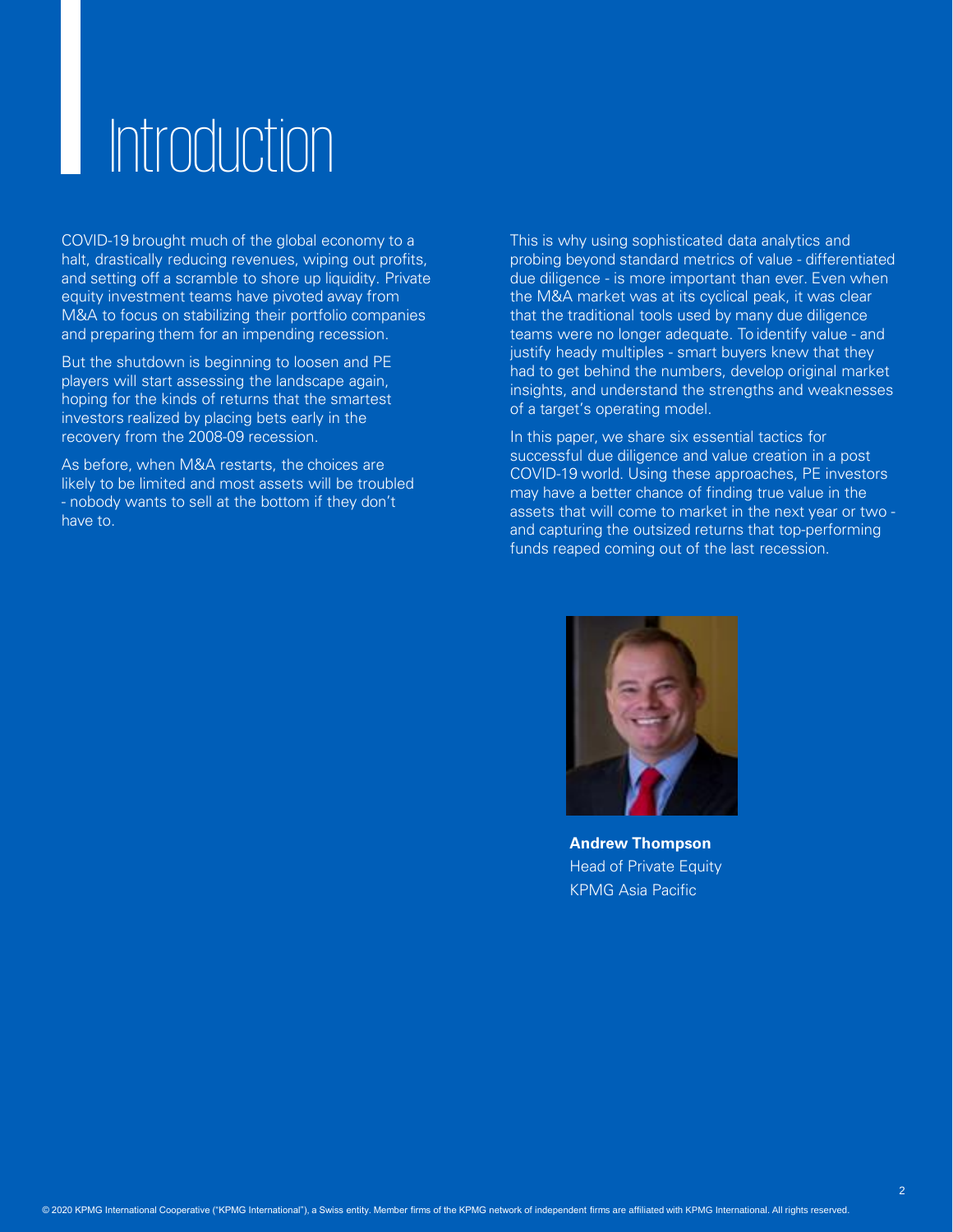### **Coming out of the global financial crisis, Asia Pacific saw:**



 $\sum_{i=1}^{n}$ 

**Funds that can navigate the challenges we saw in 2008-09 and the nuances we expect this time have the potential to separate from the pack and realize outsized returns**





**Source**: KPMG research based on market analysis (data as of June 2020).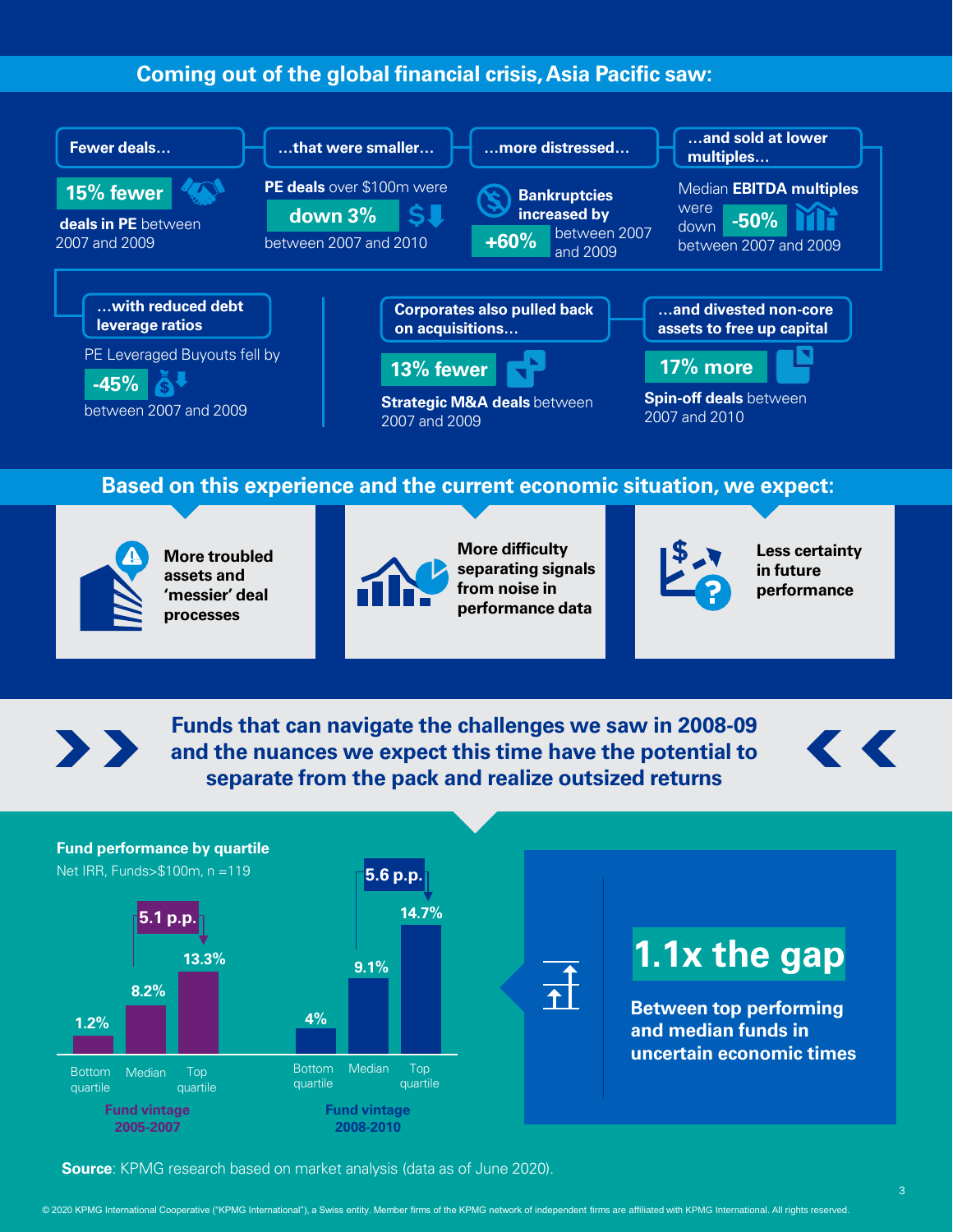# Outperforming the market with differentiated diligence after COVID-19

Relying solely on standard diligence practices overlooks significant opportunities for value creation and misses the hidden obstacles to value realization.

By using advanced, data-driven diligence methods, investors are outperforming the market by developing insights into markets, strategies and operating models that could not be derived from reported numbers, interviews or published research. Here, we share six tested elements for differentiated diligence as well as stories from these leading investors which illustrate how these approaches pay off to help provide the critical edge in today's environment.

# **Six ways to win with differentiated diligence after COVID-19**

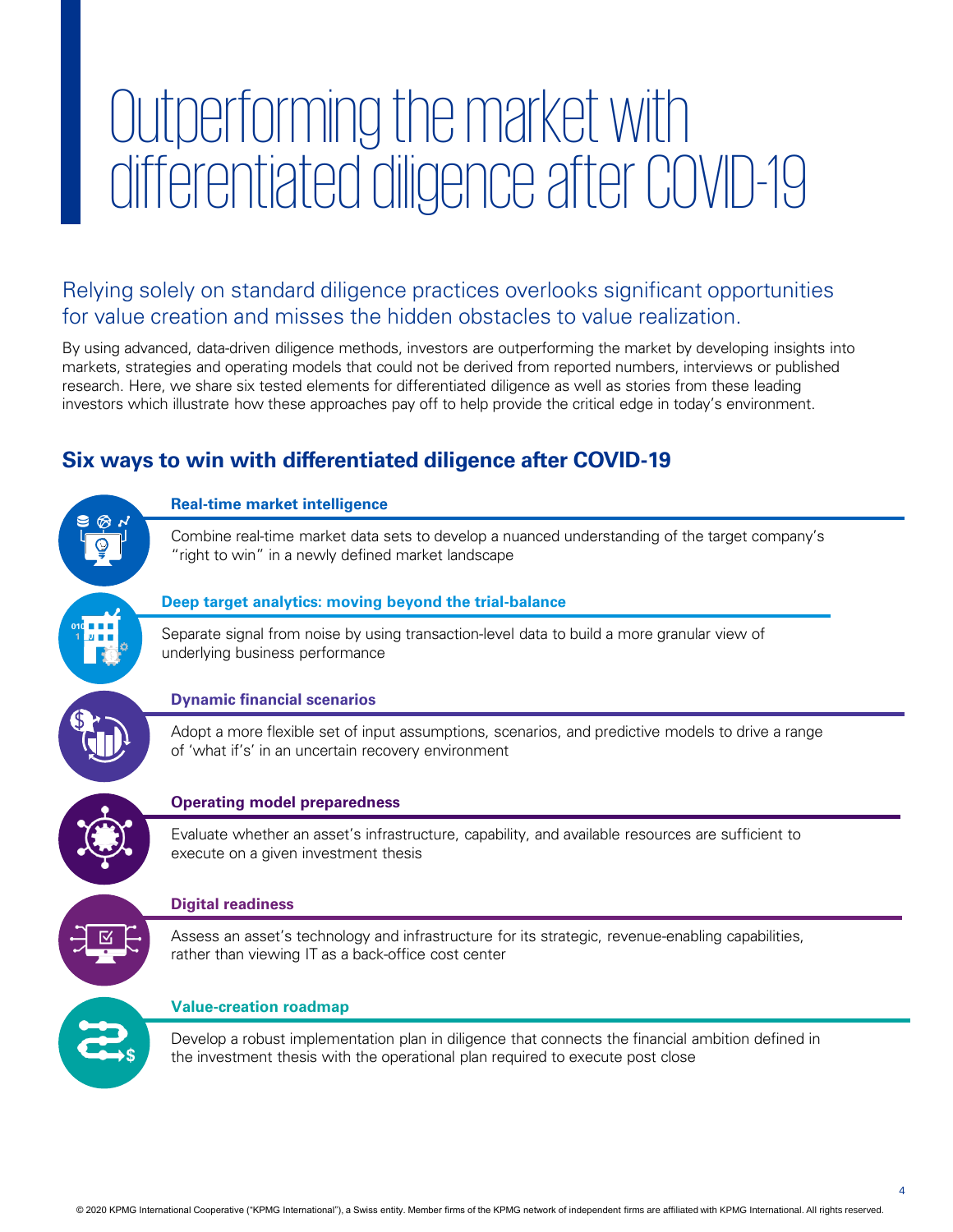

# **Real-time market intelligence**

Analyzing various data streams can help build a nuanced understanding of a business in real-time and will be particularly useful in this environment of disruptive and rapid changes in markets and industries.

#### **Traditional approach**

- Industry reports
- Historical CAGRs
- Expert interviews

#### **Differentiated diligence**

- Location/channel-specific data points (e.g. foot traffic, competitor pricing)
- Real-time indicators and proxies (e.g. online reviews, web traffic patterns, social media sentiment)

#### **Stories from the field in Asia Pacific**

#### **Foot traffic and geospatial analytics for Japanese retailer's new store planning to increase potential revenue by 12%-15%**

To enhance a PE-owned retail client's revenue, the KPMG Team were engaged in an assessment of optimal locations for new store openings. Using fresh foot traffic data for a key target location for the client – a dense and highly competitive retail area in Tokyo – the Team was able to recommend specific areas for potential new stores. Garnered from authorized consumer GPS locations, the Team accessed and analyzed nearly 10 million target consumer records, with over 240 million data points containing movements by age, gender, day and time for a oneyear period, and determined both major and minor streets that tended to attract foot traffic of the target consumer base.

This foot traffic data was then combined with geospatial analytics that uncovered factors highly associated with store performance, as well as operating costs. As a result, four potential new store locations were identified at a street level, enabling potential incremental revenue increases of between 12%-15%.



# **Deep Target analytics: moving beyond the trial-balance**

By isolating transaction-level trends, savvy buyers can better understand unit economics and the underlying drivers of current performance—and develop a more informed view of future cash flows.

#### **Traditional approach**

- Historical P&Ls
- Trial balance granularity
- Trends / seasonality
- Top 20 customers / suppliers

#### **Differentiated diligence**

- Transaction-level data across customer, supplier, freight, marketing, channel, etc.
- Granular view of drivers beyond top-line seasonality (e.g. unit economics, channel mix, new-lost-existing, etc.)

#### **Stories from the field in Asia Pacific**

#### **Competitor geospatial and saturation analysis to help Chinese retailer understand EBITDA impact of competitors' store density across Asia**

A Chinese retailer wanted to identify areas of high concentration of competitors to inform their entry and expansion strategy. KPMG's analysis utilized the company's EBITDA, geographic coordinates of stores and their competitors' stores across Asia, to identify optimal locations and potential network overlap through this trade area analysis. This allowed the retailer to assess the proximity of competitors on profitability, and assess the competitiveness of a region (province, city, district level) for market entry or exit through observing the competitors' store density. The outcome was increased profitability of stores where competitors were more densely populated.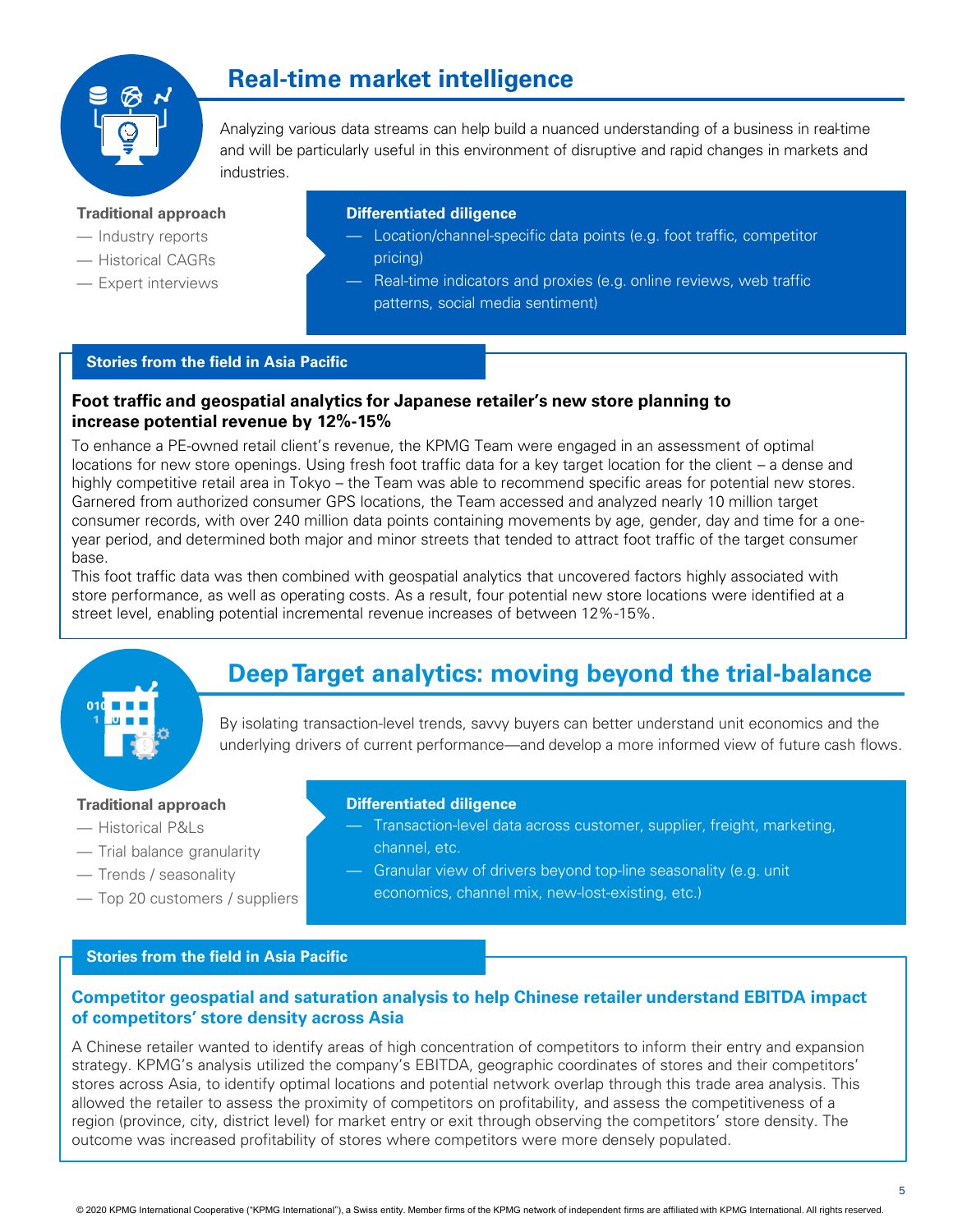

# **Dynamic financial scenarios**

The greater the investment in scenario planning and the more possible outcomes modeled, the greater the buyer's confidence can be that diligence has not overlooked any potential sources of value or value leaks. Scenario planning is equally valuable for the deal theses it validates and those it eliminates. Predictive modeling further enhances the need to incorporate a range of potential scenarios.

#### **Traditional approach**

- Base / upside / downside
- High-level growth and cost assumptions
- Flexibility built into deal models, but limited dynamic modeling of the various inputs that drive the deal model

## **Differentiated diligence**

- A range of 'what if' scenario capabilities, tailored to each aspect of the value chain (e.g. network optimization, ramp scenarios, etc.)
- Predictive modeling for COVID-19 recovery and expansion

#### **Stories from the field in Asia Pacific**

#### **Predictive modelling using big data to understand brand perception and market potential of a coffee chain in China within two weeks**

A potential investor in a China public coffee shop chain with 4,000+ stores wanted to estimate the revenue potential in the next five years and whether it can reach 8 billion in sales. We conducted a growth potential analysis for the coffee shop chain by sizing the market and commenting on the feasibility of management's plan.

Our predictive model used competitor density and geospatial attributes to identify potential new store locations. Marketing sizing was conducted using external data, such as app downloads and consumer average spending per store, to determine spending patterns across cities in China. To understand brand perception and customers' feedback, we conducted text based analytics on 5,000+ customers online reviews using out proprietary analytics tool. As a result, the investor obtained a comprehensive understanding of the market potential and brand perception and later realized gains within the first two weeks of their investment.



# **Operating model preparedness**

In the coming years, we can expect deal flow to be made up of distressed assets and carve-outs by corporations that need to refocus on their core. To make these deals work, PE players will have to consider "cost to achieve" and "time to realize" more carefully and more realistically. This will drive the need for a deeper understanding of operating model strengths and weaknesses as a critical part of diligence.

#### **Traditional approach**

- Peer benchmarks
- Pre and post-management presentation dinners
- Desk-based analysis
- Post-diligence assessment of the operating model by operating partners or advisors"

#### **Differentiated diligence**

- Nuanced understanding of operational processes, scalability, and implementation risks
- Operational interviews, stress-tests, and granular modeling
- Operational experience (internal operating partners and/or external advisors) engaged in diligence

#### **Stories from the field in Asia Pacific**

#### **US\$83 million in working capital savings for a global automotive supplier in China**

decision making. It will also improve consistency of payment practices whilst delivering significant cash improvements across the business. All rights reserved. All rights reserved. All rights reserved. All rights reserved. All rights reserved. All rights reserved. All rights reserved. The served of the served. The served of t An initial desktop analysis of the global automotive company's China, UK and US operations uncovered a significant opportunity for cash improvements across each country's Order to Cash cycle. To fully understand the root cause for operational inefficiencies, KPMG professionals conducted a series of onsite process walk throughs from order to invoice, one-on-one interviews with the Company's management team and ongoing stakeholder engagement to form a robust solution. A review of the Company's Chinese Purchase to Pay process uncovered an additional US\$34 million of opportunities to enhance cash flow in China. Our implementation plan will enable the manufacturer to serve customers faster and more effectively, minimize errors/delays and ensure performance data supports effective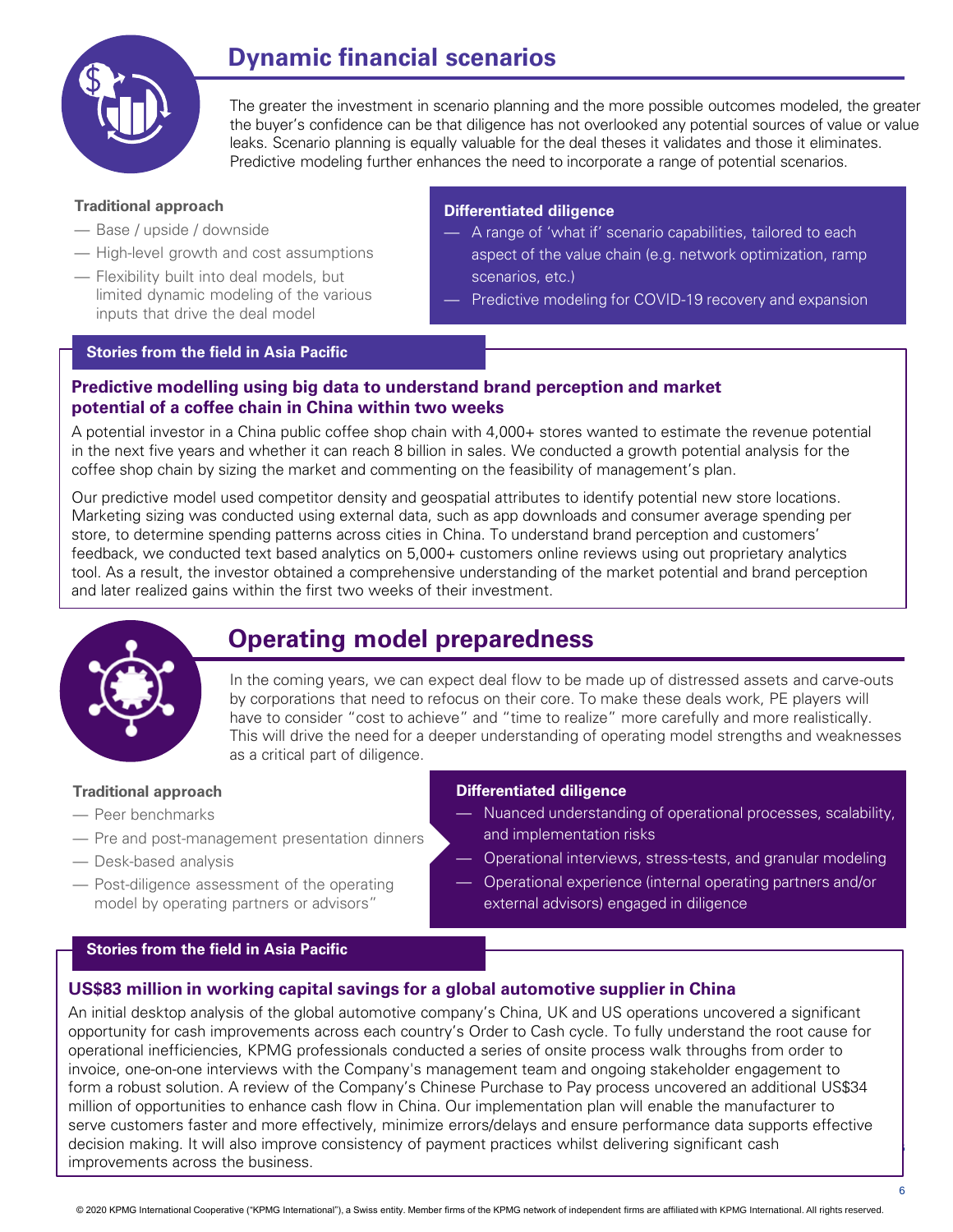# **Digital readiness**



COVID-19 has accelerated the adoption of all things digital. Companies of all kinds have to accommodate remote workforces and must rely on digital connections with customers, employees and suppliers.

Traditionally, technology diligence has looked at data centers, core application lists, and perhaps system architecture. This exercise highlighted savings or investments and capital requirements. But due diligence today must also take into account how well technology platforms and systems support the company's strategy and enable revenue.

Although IT due diligence has evolved in the past several years, the accelerating digitization of business now indicates the need for a step change in technology diligence. The back-office diagnosis will still be important, but savvy investors will want to understand a business's broader digital strategy - not as a cost center, but as a revenue driver and a differentiator.

#### **Traditional approach**

— Standard back office diligence (e.g. core ERP assessment, deferred capex analysis, infrastructure review)

#### **Differentiated diligence**

— Strategic technology diligence to uncover risks and opportunities to drive revenue, business productivity or customer acquisition through digital channels

— Risk-focused exercise



# **Value-creation roadmap**

Enlisting operational specialists from the beginning is key to cut down on what is lost in translation between pre-transaction diligence and post-close integration. Specialists will ask the difficult questions and can help identify execution nuances, be explicit about all the costs and obstacles that a deal team might miss.

#### **Traditional approach**

- Value levers quantified and modeled
- C-suite level plans
- Limited 100-day plans

#### **Differentiated diligence**

- Roadmap developed during diligence; transformation benefits, costs and time horizon fed into the deal model
- Operating partner and specialist involvement in diligence
- Road-mapping through diligence to highlight execution considerations (e.g. one-time costs, TSAs, etc.)

#### **Stories from the field in Asia Pacific**

#### **Identified up to AU\$65m in Working Capital opportunities, within one week**

A food manufacturer was acquired by Private Equity in 2019. Post-acquisition, Management embarked on various operational improvement and value creation initiatives, and sought KPMG's expertise in the field of cash and working capital management. We were engaged to identify opportunities to unlock across the Order to Cash, Purchase to Pay and Forecast to Deliver working capital cycles.

KPMG's Value Creation team undertook a one-week rapid scan and identified and quantified improvement initiatives in the range of AU\$40m to AU\$65m. The team leveraged KPMG's purpose built working capital analytical tool, and conducted onsite interviews and process reviews. We were subsequently engaged to assist with planning the implementation of the improvement initiatives, working shoulder-to-shoulder with the client over a five week period.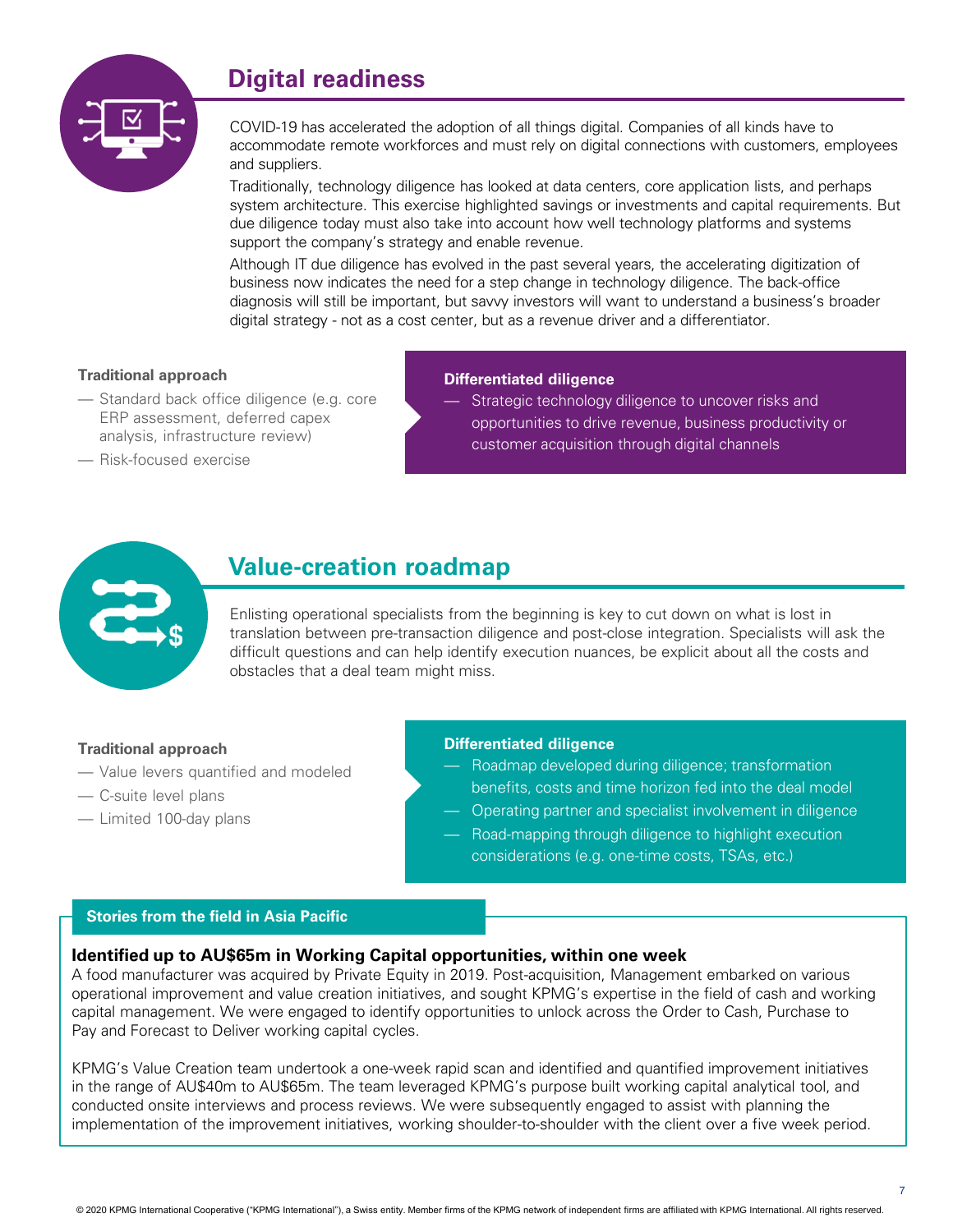### **How sellers win with differentiated diligence**



In a downturn, buyers will assume that any asset that comes to market is troubled in some sense. Valuations and deal volume are both expected to be depressed for some time and buyers are likely to be more aggressive in dissecting an asset's performance.

Sellers will want to do everything they can to position an asset for a successful sale - and demonstrate why, unlike other businesses on the market, theirs is truly a "diamond in the rough."

Using the approaches described in this paper, sellers have effectively prepared their assets for sale and achieved the full value potential in an efficient process. By showing their understanding of market dynamics, drivers of performance, upside scenarios, operating capabilities, etc. - all supported by both internal company and external market data - sellers can go on the offensive. When they demonstrate a nuanced understanding of the landscape, upside scenarios, and a roadmap to increasing value, sellers can pre-empt buy-side probes and build confidence in the deal process.

#### **Stories from the field in Asia Pacific**

#### **Enhancing sell-side EBITDA and cash flow using deep-dive analytics for Southeast Asian retailer**

A Southeast Asian retailer's proposed equity fund raising was put on hold due to the current climate. Our team had already identified the need to build the value story as part of our sell-side proposal.

With the proposed sale on hold, KPMG professionals performed a value creation exercise – adopting a data and analytics led approach to identifying opportunities for EBITDA and cash flow enhancement to deliver a higher valuation for the future sale. KPMG's team of retail and functional experts deployed analysis including store profitability, promotion effectiveness, SKU level contribution and customer sentiment analysis to identify areas of value whilst advising the retailer on positioning themselves in a post-COVID retail environment.

# A different approach to Private Equity…



**for clients**

**Delivering value-based market outcomes**

**Providing industry leading cost-to-value**

**Bringing experience that matters** 

**Generating insights at deal speed** 

## **Uncovering exceptional value …that increases returns at each step**

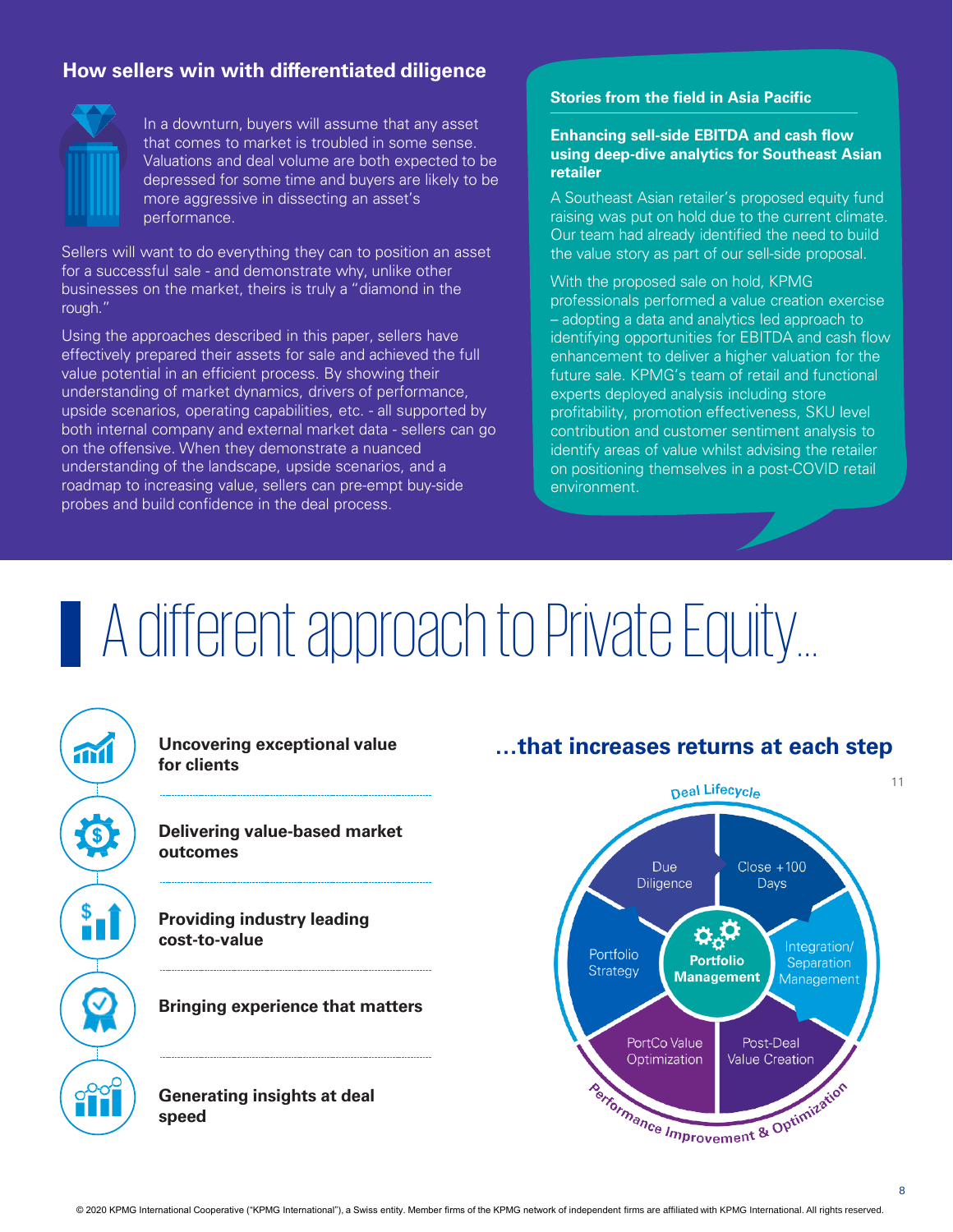# Your Private Equity contacts

# **Asia Pacific**



**Andrew Thompson** Head of Private Equity KPMG Asia Pacific and KPMG in Singapore E: [andrewthompson8@kpmg.com.sg](mailto:andrewthompson8@kpmg.com.sg)  T: +6562132929



**Ryan Reynoldson** KPMG China E: [ryan.reynoldson@kpmg.com](mailto:ryan.reynoldson@kpmg.com)  T: +85221402208



**David Willis** KPMG Australia E: [davidwillis@kpmg.com.au](mailto:davidwillis@kpmg.com.au)  T: +61 2 93466220



**Jin-Man Kim** KPMG in South Korea E: [jinmankim@kr.kpmg.com](mailto:jinmankim@kr.kpmg.com) T: +82221120786

# **Global**

**Robert Ohrenstein** Global Head of Private Equity E: [robert.ohrenstein@kpmg.co.uk](mailto:robert.ohrenstein@kpmg.co.uk) T: +44 2073118849

**Gavin Geminder** Head of Private Equity, Americas Region E: [ghgeminder@kpmg.com](mailto:ghgeminder@kpmg.com) T: +1 415 963 7177



**Priscilla Huang** KPMG China E: [priscilla.huang@kpmg.com](mailto:priscilla.huang@kpmg.com) T: +85221402330



**Nitish Poddar** KPMG in India E: [npoddar@kpmg.com](mailto:npoddar@kpmg.com)  T: +911243345091



**Paul Ford** KPMG in Japan E: p[aul.ford@jp.kpmg.com](mailto:Paul.Ford@jp.kpmg.com) T: +81335485394



**Ian Thornhill** KPMG in Thailand E: ithornhill@kpmg.co.th T: +6626772297

**Fernando Garcia Ferrer** Head of Private Equity, EMA Region E: [fgarciaferr@kpmg.es](mailto:fgarciaferr@kpmg.es)  $T: +34.91.456.3400$ 

### **We would like to thank KPMG in the US's senior thought partners for this paper:**

Andrew Nolan, Sanjay Sehgal, Manfred Caranci, Christopher Liquin, Mollshree Garg Dan Tiemann, Alex Miller, Joe Hartman, Rob Ernst, Scott Rankin, Dan DenBoer and Scott Jones. We also acknowledge the contributions of Grant Johnson, Abhishek Gupta, Hanan Qureshi and Kathleen Nichols.